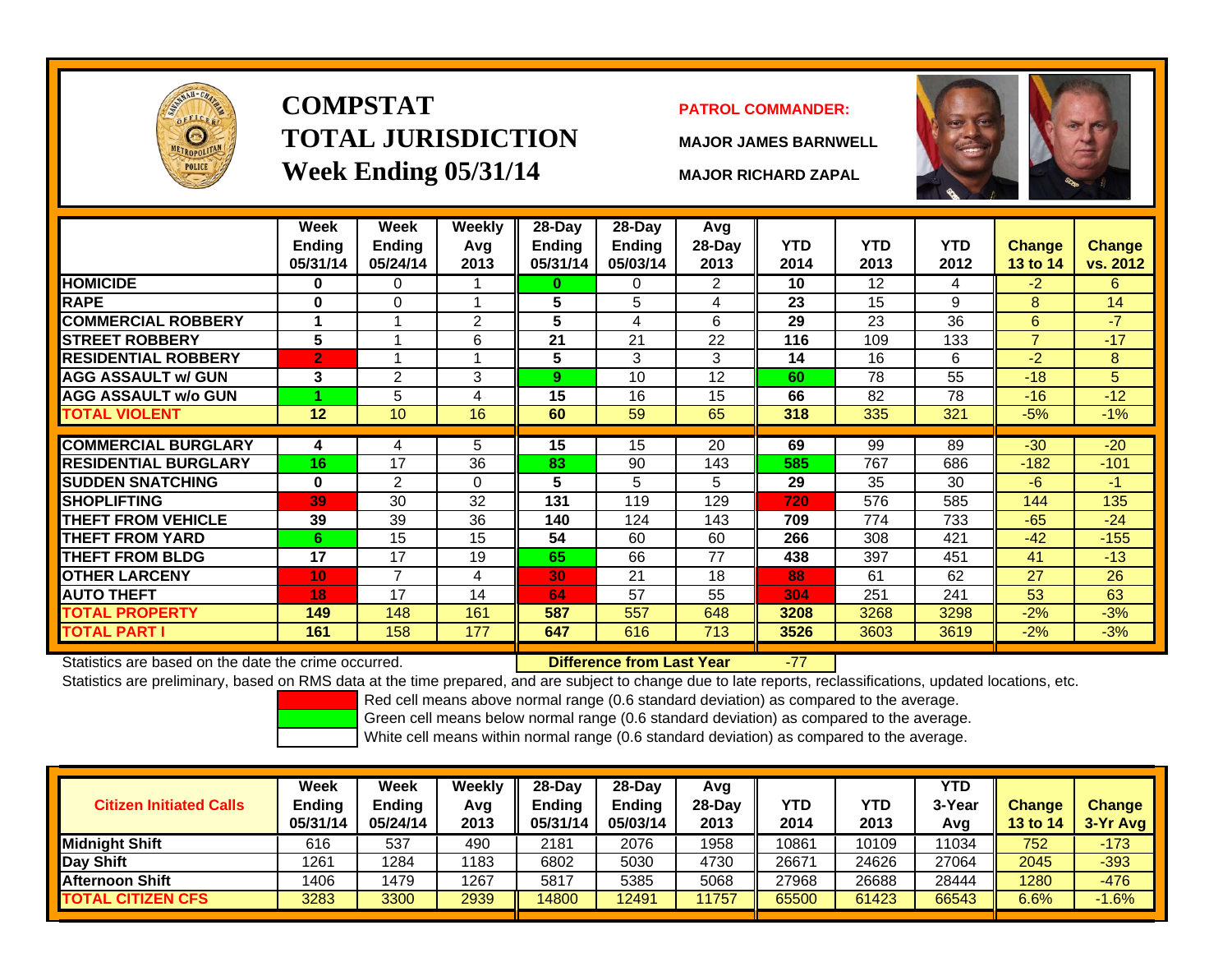

## **COMPSTATWEST CHATHAM PRECINCTWeek Ending 05/31/14**

**PRECINCT COMMANDER:**



**CAPT. CHARLES HALL**

|                             | Week<br><b>Ending</b><br>05/31/14 | Week<br><b>Ending</b><br>05/24/14 | Weekly<br>Avg<br>2013 | 28-Day<br>Ending<br>05/31/14 | $28-Day$<br><b>Ending</b><br>05/03/14 | Avg<br>$28-Day$<br>2013 | <b>YTD</b><br>2014 | <b>YTD</b><br>2013 | YTD.<br>2012 | <b>Change</b><br>13 to 14 | <b>Change</b><br>vs. 2012 |
|-----------------------------|-----------------------------------|-----------------------------------|-----------------------|------------------------------|---------------------------------------|-------------------------|--------------------|--------------------|--------------|---------------------------|---------------------------|
| <b>HOMICIDE</b>             | 0                                 | $\Omega$                          | 0                     | $\mathbf 0$                  | 0                                     | $\Omega$                | 0                  |                    | 0            | $-1$                      | 0                         |
| <b>RAPE</b>                 | $\bf{0}$                          | $\Omega$                          | 0                     |                              |                                       |                         | 6                  | 3                  | 3            | 3                         | 3                         |
| <b>COMMERCIAL ROBBERY</b>   | $\bf{0}$                          | $\Omega$                          | 0                     | $\bf{0}$                     | 0                                     |                         | 4                  | 4                  | 7            | $\mathbf{0}$              | $-3$                      |
| <b>STREET ROBBERY</b>       | $\mathbf 0$                       | $\Omega$                          | $\Omega$              |                              |                                       | 2                       | 10                 | 13                 | 16           | $-3$                      | $-6$                      |
| <b>RESIDENTIAL ROBBERY</b>  |                                   |                                   | $\Omega$              | 3                            | 2                                     |                         | 6                  | 3                  | 0            | 3                         | 6                         |
| <b>AGG ASSAULT w/ GUN</b>   |                                   | $\Omega$                          | $\Omega$              | 1                            | $\Omega$                              |                         | 5                  | 8                  | 6            | $-3$                      | $-1$                      |
| <b>AGG ASSAULT w/o GUN</b>  | $\bf{0}$                          | $\Omega$                          |                       |                              |                                       | 3                       | 7                  | 11                 | 13           | $-4$                      | $-6$                      |
| <b>TOTAL VIOLENT</b>        | $\overline{2}$                    |                                   | $\overline{2}$        | 7                            | 5                                     | 8                       | 38                 | 43                 | 45           | $-12%$                    | $-16%$                    |
|                             |                                   |                                   |                       |                              |                                       |                         |                    |                    |              |                           |                           |
| <b>COMMERCIAL BURGLARY</b>  |                                   | $\Omega$                          |                       | 4                            | 3                                     | $\overline{2}$          | 13                 | 12                 | 7            |                           | 6                         |
| <b>RESIDENTIAL BURGLARY</b> | 5                                 | 2                                 | 6                     | 16                           | 16                                    | 25                      | 105                | 123                | 94           | $-18$                     | 11                        |
| <b>SUDDEN SNATCHING</b>     | $\bf{0}$                          | $\Omega$                          | $\Omega$              | $\bf{0}$                     | $\Omega$                              | $\Omega$                | $\mathbf{2}$       | $\Omega$           | 3            | 2                         | $-1$                      |
| <b>SHOPLIFTING</b>          | 7                                 | 4                                 | 3                     | 25                           | 23                                    | 12                      | 98                 | 62                 | 54           | 36                        | 44                        |
| <b>THEFT FROM VEHICLE</b>   | 6                                 | 5                                 | 5                     | 19                           | 16                                    | 21                      | 126                | 100                | 95           | 26                        | 31                        |
| <b>THEFT FROM YARD</b>      | $\bf{0}$                          |                                   | $\overline{2}$        | 3                            | 4                                     | 8                       | 50                 | 41                 | 77           | 9                         | $-27$                     |
| <b>THEFT FROM BLDG</b>      | 4                                 | 3                                 | 3                     | 11                           | 10                                    | 11                      | 82                 | 55                 | 83           | 27                        | -1                        |
| <b>OTHER LARCENY</b>        | 3                                 |                                   |                       | 6                            | 3                                     | $\overline{2}$          | 18                 | 6                  | 10           | 12                        | 8                         |
| <b>AUTO THEFT</b>           | $\mathbf{2}$                      |                                   | 2                     | 10                           | 10                                    | 9                       | 59                 | 37                 | 31           | 22                        | 28                        |
| <b>TOTAL PROPERTY</b>       | 28                                | 17                                | 23                    | 94                           | 85                                    | 91                      | 553                | 436                | 454          | 27%                       | 22%                       |
| <b>TOTAL PART I</b>         | 30                                | 18                                | 25                    | 101                          | 90                                    | 99                      | 591                | 479                | 499          | 23%                       | 18%                       |

Statistics are based on the date the crime occurred. **Difference from Last Year** 

112

Statistics are preliminary, based on RMS data at the time prepared, and are subject to change due to late reports, reclassifications, updated locations, etc.

Red cell means above normal range (0.6 standard deviation) as compared to the average.

Green cell means below normal range (0.6 standard deviation) as compared to the average.

| <b>Citizen Initiated Calls</b> | Week<br><b>Ending</b><br>05/31/14 | <b>Week</b><br><b>Ending</b><br>05/24/14 | <b>Weekly</b><br>Avg<br>2013 | $28-Day$<br><b>Ending</b><br>05/31/14 | $28$ -Day<br><b>Ending</b><br>05/03/14 | Avg<br>28-Day<br>2013 | YTD<br>2014 | YTD<br>2013 | <b>YTD</b><br>3-Year<br>Avg | <b>Change</b><br><b>13 to 14</b> | <b>Change</b><br>3-Yr Avg |
|--------------------------------|-----------------------------------|------------------------------------------|------------------------------|---------------------------------------|----------------------------------------|-----------------------|-------------|-------------|-----------------------------|----------------------------------|---------------------------|
| Midnight Shift                 | 119                               | 114                                      | 97                           | 436                                   | 406                                    | 389                   | 2157        | 1977        | 2180                        | 180                              | $-23$                     |
| Day Shift                      | 242                               | 268                                      | 242                          | 2710                                  | 1034                                   | 967                   | 5497        | 4994        | 5441                        | 503                              | 56                        |
| <b>Afternoon Shift</b>         | 280                               | 307                                      | 259                          | 1223                                  | 1000                                   | 1036                  | 5819        | 5382        | 5743                        | 437                              | 76                        |
| <b>TOTAL CITIZEN CFS</b>       | 641                               | 641                                      | 598                          | 4369                                  | 2440                                   | 2392                  | 13473       | 12353       | 13364                       | 9.1%                             | 0.8%                      |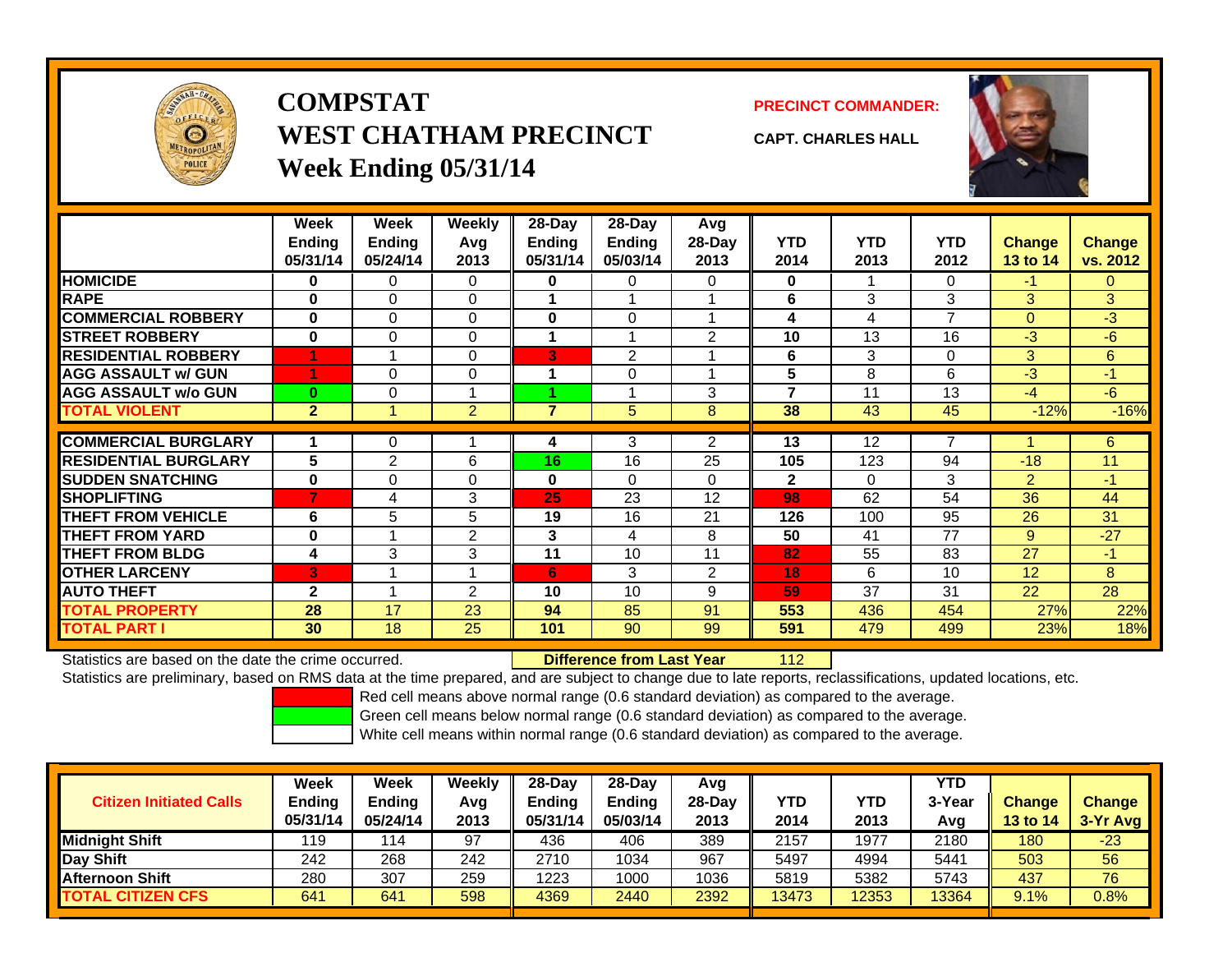

## **COMPSTATDOWNTOWN PRECINCTWeek Ending 05/31/14**

**PRECINCT COMMANDER:**

**CAPT. BEN HERRON**



|                             | Week<br><b>Ending</b> | Week<br><b>Ending</b> | Weekly<br>Avg            | 28-Day<br><b>Ending</b> | $28-Day$<br><b>Ending</b> | Avg<br>28-Day | <b>YTD</b> | <b>YTD</b> | <b>YTD</b>     | <b>Change</b>   | Change              |
|-----------------------------|-----------------------|-----------------------|--------------------------|-------------------------|---------------------------|---------------|------------|------------|----------------|-----------------|---------------------|
|                             | 05/31/14              | 05/24/14              | 2013                     | 05/31/14                | 05/03/14                  | 2013          | 2014       | 2013       | 2012           | <b>13 to 14</b> | vs. 2012            |
| <b>HOMICIDE</b>             | 0                     | 0                     | 0                        | 0                       | 0                         |               |            | 4          | 0              | $-3$            |                     |
| <b>RAPE</b>                 | $\bf{0}$              | 0                     | $\Omega$                 | 0                       | 0                         |               | 4          | 4          | $\overline{2}$ | $\Omega$        | $\overline{2}$      |
| <b>COMMERCIAL ROBBERY</b>   | 0                     | 0                     | 0                        | 1                       |                           |               | 4          | 2          | 5              | 2               | $-1$                |
| <b>STREET ROBBERY</b>       | $\mathbf{2}$          |                       | $\overline{2}$           | 5                       | 5                         | 8             | 26         | 42         | 44             | $-16$           | $-18$               |
| <b>RESIDENTIAL ROBBERY</b>  | 0                     | 0                     | $\Omega$                 | 0                       | 0                         |               | $\bf{0}$   | 4          | $\overline{2}$ | $-4$            | $-2$                |
| <b>AGG ASSAULT w/ GUN</b>   |                       |                       |                          | 3                       | $\overline{2}$            | 3             | 13         | 20         | 10             | $-7$            | 3                   |
| <b>AGG ASSAULT w/o GUN</b>  |                       |                       |                          | 5                       | 5                         | 4             | 21         | 18         | 20             | 3               | $\overline{\bf{4}}$ |
| <b>TOTAL VIOLENT</b>        | 4                     | 3                     | 4                        | 14                      | 13                        | 18            | 69         | 94         | 83             | $-27%$          | $-17%$              |
| <b>COMMERCIAL BURGLARY</b>  | $\bf{0}$              |                       |                          |                         |                           | 3             | $12 \,$    | 10         | 15             | 2               | $-3$                |
| <b>RESIDENTIAL BURGLARY</b> |                       | 0                     | 3                        | 4<br>⇁                  | 4<br>9                    | 13            | 47         | 75         | 66             | $-28$           | $-19$               |
|                             |                       |                       |                          |                         |                           |               |            |            |                |                 |                     |
| <b>SUDDEN SNATCHING</b>     | $\bf{0}$              | 0                     | $\Omega$                 |                         |                           | 2             | 9          | 17         | 13             | -8              | $-4$                |
| <b>SHOPLIFTING</b>          | 3                     | 4                     | 4                        | 13                      | 14                        | 17            | 100        | 68         | 54             | 32              | 46                  |
| <b>THEFT FROM VEHICLE</b>   | 10                    | 9                     | $\overline{\phantom{a}}$ | 41                      | 38                        | 29            | 178        | 158        | 167            | 20              | 11                  |
| <b>THEFT FROM YARD</b>      | $\bf{0}$              | 4                     | 4                        | 14                      | 22                        | 18            | 74         | 98         | 87             | $-24$           | $-13$               |
| <b>THEFT FROM BLDG</b>      | 4                     | $\overline{2}$        | 4                        | 11                      | 14                        | 15            | 105        | 70         | 102            | 35              | 3                   |
| <b>OTHER LARCENY</b>        | $\overline{2}$        | 3                     | $\overline{A}$           | 11                      | 10                        | 4             | 21         | 17         | 14             | 4               | $\overline{7}$      |
| <b>AUTO THEFT</b>           | 7                     | 6                     | $\overline{2}$           | 19                      | 13                        | 9             | 53         | 45         | 42             | 8               | 11                  |
| <b>TOTAL PROPERTY</b>       | 27                    | 29                    | 27                       | 121                     | 125                       | 110           | 599        | 558        | 560            | 7%              | 7%                  |
| <b>TOTAL PART I</b>         | 31                    | 32                    | 31                       | 135                     | 138                       | 128           | 668        | 652        | 643            | 2%              | 4%                  |

Statistics are based on the date the crime occurred. **Difference from Last Year** 

16

Statistics are preliminary, based on RMS data at the time prepared, and are subject to change due to late reports, reclassifications, updated locations, etc.

Red cell means above normal range (0.6 standard deviation) as compared to the average.

Green cell means below normal range (0.6 standard deviation) as compared to the average.

| <b>Citizen Initiated Calls</b> | Week<br>Ending<br>05/31/14 | <b>Week</b><br><b>Endina</b><br>05/24/14 | Weekly<br>Avg<br>2013 | $28-Dav$<br>Ending<br>05/31/14 | 28-Dav<br><b>Endina</b><br>05/03/14 | Avg<br>28-Day<br>2013 | <b>YTD</b><br>2014 | YTD<br>2013 | YTD<br>3-Year<br>Avg | <b>Change</b><br><b>13 to 14</b> | <b>Change</b><br>3-Yr Avg |
|--------------------------------|----------------------------|------------------------------------------|-----------------------|--------------------------------|-------------------------------------|-----------------------|--------------------|-------------|----------------------|----------------------------------|---------------------------|
| <b>Midnight Shift</b>          | 146                        | 16                                       | 107                   | 498                            | 433                                 | 428                   | 2438               | 2321        | 2501                 | 117                              | $-63$                     |
| Day Shift                      | 226                        | 219                                      | 208                   | 912                            | 884                                 | 832                   | 4563               | 4451        | 4721                 | 112                              | $-158$                    |
| <b>Afternoon Shift</b>         | 247                        | 281                                      | 226                   | 1070                           | 1000                                | 905                   | 5125               | 4804        | 5081                 | 321                              | 44                        |
| <b>TOTAL CITIZEN CFS</b>       | 619                        | 616                                      | 541                   | 2480                           | 2317                                | 2165                  | 12126              | 11576       | 12303                | 4.8%                             | $.4\%$                    |

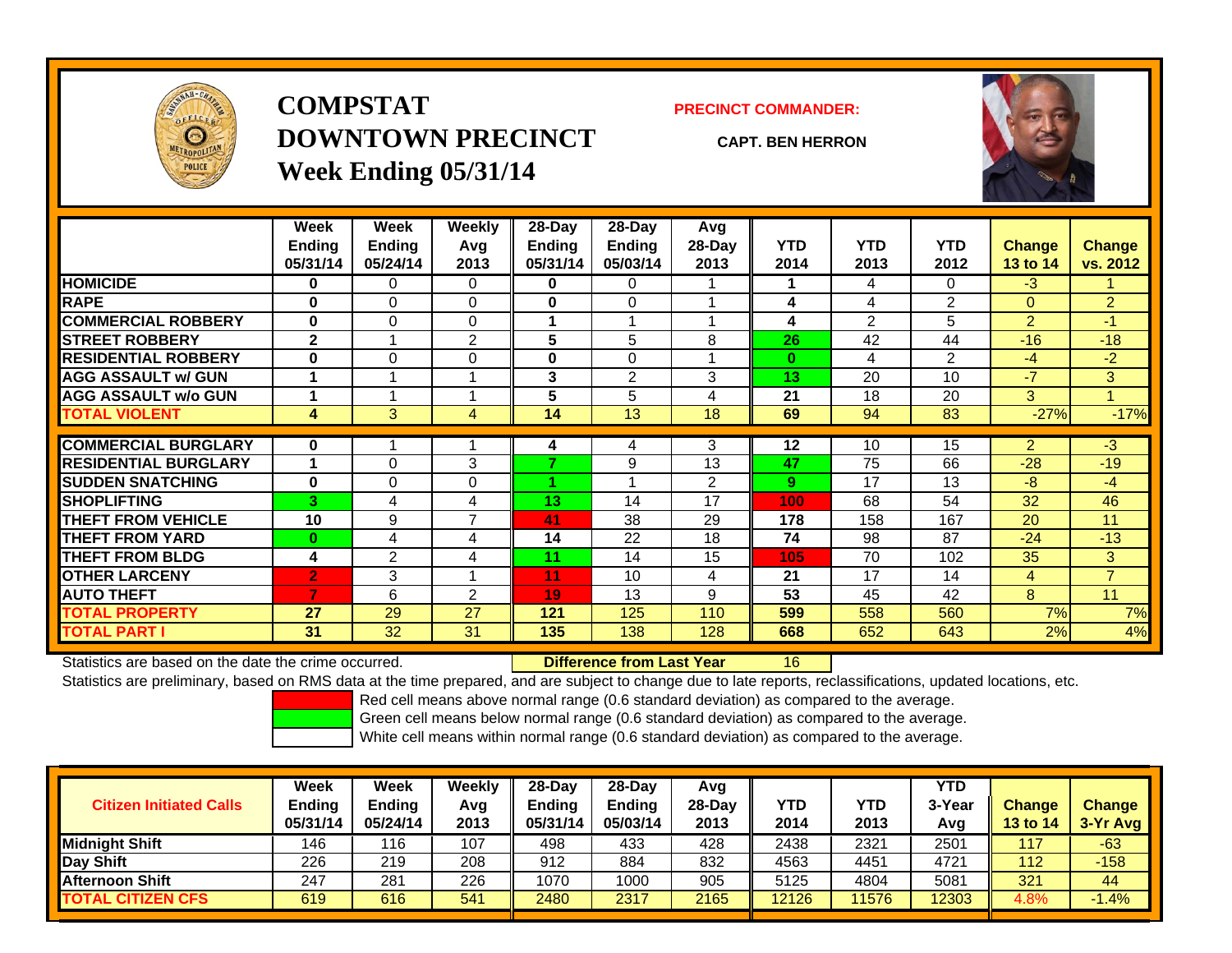

## **COMPSTATCENTRAL PRECINCT CAPT. DEVONN ADAMSWeek Ending 05/31/14**

**PRECINCT COMMANDER:**



|                             | Week<br><b>Ending</b><br>05/31/14 | Week<br><b>Ending</b><br>05/24/14 | Weekly<br>Avg<br>2013 | $28-Day$<br><b>Ending</b><br>05/31/14 | $28-Day$<br><b>Endina</b><br>05/03/14 | Avg<br>28-Day<br>2013 | <b>YTD</b><br>2014 | <b>YTD</b><br>2013 | <b>YTD</b><br>2012 | <b>Change</b><br>13 to 14 | <b>Change</b><br>vs. 2012 |
|-----------------------------|-----------------------------------|-----------------------------------|-----------------------|---------------------------------------|---------------------------------------|-----------------------|--------------------|--------------------|--------------------|---------------------------|---------------------------|
| <b>HOMICIDE</b>             | 0                                 | 0                                 | 0                     | $\bf{0}$                              | 0                                     |                       | 7                  | 3                  | 3                  | 4                         | 4                         |
| <b>RAPE</b>                 | 0                                 | $\Omega$                          | 0                     | 0                                     | 0                                     | $\Omega$              | 6                  | 3                  | 0                  | 3                         | 6                         |
| <b>COMMERCIAL ROBBERY</b>   | $\bf{0}$                          | $\Omega$                          | 0                     |                                       |                                       |                       | 8                  | 5                  | 5                  | 3                         | 3                         |
| <b>STREET ROBBERY</b>       | $\mathbf{2}$                      | $\Omega$                          |                       | 11                                    | 12                                    | 5                     | 44                 | 26                 | 33                 | 18                        | 11                        |
| <b>RESIDENTIAL ROBBERY</b>  |                                   | $\Omega$                          | 0                     | 1                                     | 0                                     |                       |                    | 3                  | 2                  | $-2$                      | $-1$                      |
| <b>AGG ASSAULT w/ GUN</b>   | $\bf{0}$                          |                                   |                       | 3                                     | 4                                     | 4                     | 23                 | 23                 | 19                 | $\Omega$                  | $\overline{4}$            |
| <b>AGG ASSAULT w/o GUN</b>  | $\bf{0}$                          | $\overline{2}$                    |                       | 5                                     | 5                                     | 4                     | 15                 | 26                 | 17                 | $-11$                     | $-2$                      |
| <b>TOTAL VIOLENT</b>        | 3                                 | 3                                 | 4                     | 21                                    | 22                                    | 17                    | 104                | 89                 | 79                 | 17%                       | 32%                       |
| <b>COMMERCIAL BURGLARY</b>  | $\mathbf{2}$                      | $\overline{2}$                    | 2                     | 5                                     | 3                                     | 7                     | 17                 | 34                 | 17                 | $-17$                     | 0                         |
| <b>RESIDENTIAL BURGLARY</b> | 5                                 | 7                                 | 9                     | 31                                    | 36                                    | 37                    | 184                | 208                | 199                | $-24$                     | $-15$                     |
| <b>ISUDDEN SNATCHING</b>    | 0                                 | $\Omega$                          | 0                     | 4                                     |                                       | и                     | 3                  | 6                  | 6                  | $-3$                      | $-3$                      |
| <b>SHOPLIFTING</b>          |                                   | 2                                 | $\overline{2}$        | $\overline{\phantom{a}}$              | 7                                     | 8                     | 43                 | 42                 | 14                 |                           | 29                        |
| <b>THEFT FROM VEHICLE</b>   | 10                                | 11                                | 9                     | 40                                    | 36                                    | 36                    | 170                | 179                | 186                | $-9$                      | $-16$                     |
| <b>THEFT FROM YARD</b>      | 3                                 | 7                                 | 4                     | 21                                    | 20                                    | 16                    | 61                 | 77                 | 105                | $-16$                     | $-44$                     |
| <b>THEFT FROM BLDG</b>      | $\overline{2}$                    | 9                                 | 4                     | 21                                    | 23                                    | 17                    | 83                 | 92                 | 81                 | $-9$                      | $\overline{2}$            |
| <b>OTHER LARCENY</b>        | $\overline{2}$                    | $\Omega$                          |                       | $\overline{2}$                        | 0                                     | 4                     | 11                 | 10                 | 9                  |                           | $\overline{2}$            |
| <b>AUTO THEFT</b>           | 6                                 | 5                                 | 4                     | 16                                    | 14                                    | 17                    | 105                | 67                 | 59                 | 38                        | 46                        |
| <b>TOTAL PROPERTY</b>       | 31                                | 43                                | 35                    | 144                                   | 140                                   | 142                   | 677                | 715                | 676                | $-5%$                     | 0%                        |
| <b>TOTAL PART I</b>         | 34                                | 46                                | 39                    | 165                                   | 162                                   | 159                   | 781                | 804                | 755                | $-3%$                     | 3%                        |

Statistics are based on the date the crime occurred. **Difference from Last Year** 

-23

Statistics are preliminary, based on RMS data at the time prepared, and are subject to change due to late reports, reclassifications, updated locations, etc.

Red cell means above normal range (0.6 standard deviation) as compared to the average.

Green cell means below normal range (0.6 standard deviation) as compared to the average.

| <b>Citizen Initiated Calls</b> | Week<br>Ending<br>05/31/14 | Week<br><b>Ending</b><br>05/24/14 | Weekly<br>Avg<br>2013 | 28-Dav<br><b>Ending</b><br>05/31/14 | 28-Dav<br><b>Ending</b><br>05/03/14 | Avg<br>28-Day<br>2013 | <b>YTD</b><br>2014 | YTD<br>2013 | YTD<br>3-Yea<br>Avg | <b>Change</b><br><b>13 to 14</b> | <b>Change</b><br>3-Yr Avg |
|--------------------------------|----------------------------|-----------------------------------|-----------------------|-------------------------------------|-------------------------------------|-----------------------|--------------------|-------------|---------------------|----------------------------------|---------------------------|
| <b>Midnight Shift</b>          | 146                        | 134                               | 105                   | 500                                 | 443                                 | 419                   | 2334               | 2192        | 2381                | 142                              | -47                       |
| Day Shift                      | 287                        | 280                               | 249                   | 1107                                | 1056                                | 996                   | 5682               | 5197        | 5416                | 485                              | 266                       |
| <b>Afternoon Shift</b>         | 329                        | 308                               | 263                   | 1264                                | 1200                                | 1050                  | 5754               | 5666        | 6052                | 88                               | $-298$                    |
| <b>TOTAL CITIZEN CFS</b>       | 762                        | 722                               | 616                   | 2871                                | 2699                                | 2465                  | 13770              | 13055       | 13848               | 5.5%                             | $-0.6%$                   |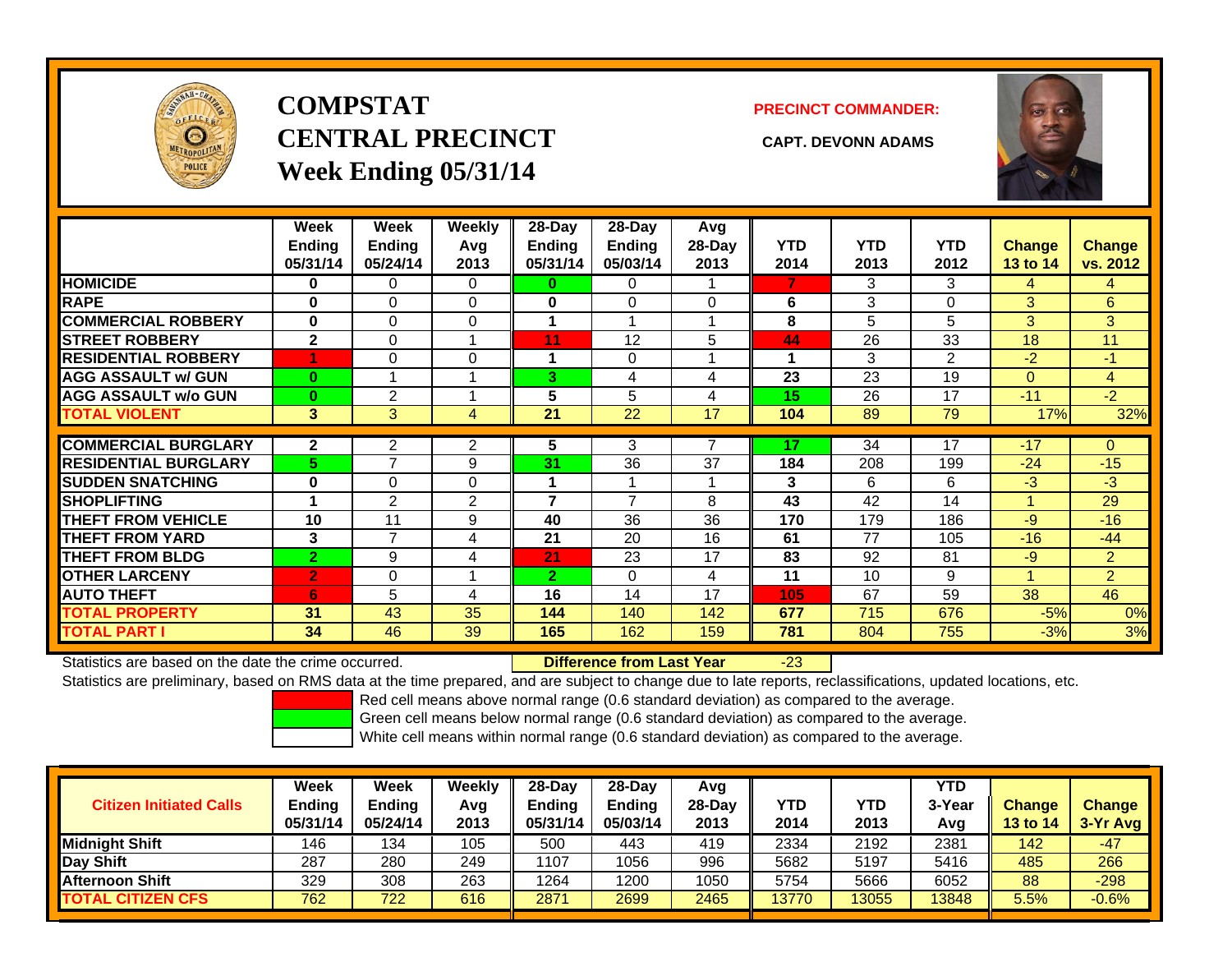

#### **COMPSTATSOUTHSIDE PRECINCT** CAPT. TERRY SHOOP **Week Ending 05/31/14**

#### **PRECINCT COMMANDER:**



|                             | Week<br><b>Ending</b><br>05/31/14 | Week<br><b>Ending</b><br>05/24/14 | <b>Weekly</b><br>Avg<br>2013 | $28$ -Day<br><b>Ending</b><br>05/31/14 | $28-Day$<br><b>Ending</b><br>05/03/14 | Avg<br>28-Day<br>2013 | <b>YTD</b><br>2014 | <b>YTD</b><br>2013 | <b>YTD</b><br>2012 | <b>Change</b><br>13 to 14 | <b>Change</b><br>vs. 2012 |
|-----------------------------|-----------------------------------|-----------------------------------|------------------------------|----------------------------------------|---------------------------------------|-----------------------|--------------------|--------------------|--------------------|---------------------------|---------------------------|
| <b>HOMICIDE</b>             | 0                                 | 0                                 | $\mathbf 0$                  | 0                                      | 0                                     | 0                     | $\mathbf 0$        | 2                  | 0                  | $-2$                      | $\Omega$                  |
| <b>RAPE</b>                 | $\bf{0}$                          | 0                                 | 0                            | 0                                      | 0                                     |                       |                    | $\overline{2}$     | 2                  | $-1$                      | $-1$                      |
| <b>COMMERCIAL ROBBERY</b>   | $\bf{0}$                          |                                   | $\Omega$                     | $\mathbf{2}$                           | 2                                     | 2                     | 8                  | 6                  | 16                 | 2                         | $-8$                      |
| <b>STREET ROBBERY</b>       | 1                                 | $\Omega$                          |                              | $\mathbf{2}$                           |                                       | 3                     | 19                 | 9                  | 24                 | 10 <sup>°</sup>           | $-5$                      |
| <b>RESIDENTIAL ROBBERY</b>  | $\bf{0}$                          | 0                                 | 0                            | 0                                      | 0                                     |                       | 5                  | $\overline{2}$     | $\overline{2}$     | 3 <sup>1</sup>            | 3 <sup>1</sup>            |
| <b>AGG ASSAULT w/ GUN</b>   |                                   | 0                                 | $\Omega$                     |                                        | 0                                     |                       | 4                  | 8                  | 6                  | $-4$                      | $-2$                      |
| <b>AGG ASSAULT w/o GUN</b>  | $\bf{0}$                          | 0                                 | 0                            |                                        |                                       | $\overline{2}$        | 7                  | 17                 | 14                 | $-10$                     | $-7$                      |
| <b>TOTAL VIOLENT</b>        | $\overline{2}$                    |                                   | 2                            | 6                                      | 4                                     | 10 <sup>°</sup>       | 44                 | 46                 | 64                 | $-4%$                     | $-31%$                    |
|                             |                                   |                                   |                              |                                        |                                       |                       |                    |                    |                    |                           |                           |
| <b>COMMERCIAL BURGLARY</b>  | 1                                 | 0                                 |                              |                                        | 3                                     | 4                     | 16                 | 27                 | 36                 | $-11$                     | $-20$                     |
| <b>RESIDENTIAL BURGLARY</b> | $\overline{2}$                    |                                   | 8                            | 12                                     | 13                                    | 31                    | 98                 | 167                | 160                | $-69$                     | $-62$                     |
| <b>SUDDEN SNATCHING</b>     | $\bf{0}$                          | $\overline{2}$                    | $\Omega$                     | $\overline{2}$                         | $\overline{2}$                        |                       | $\overline{7}$     | 6                  | 5                  | 1                         | $\overline{2}$            |
| <b>SHOPLIFTING</b>          | 19                                | 14                                | 15                           | 53                                     | 39                                    | 58                    | 291                | 272                | 317                | 19                        | $-26$                     |
| <b>THEFT FROM VEHICLE</b>   | 8                                 | 8                                 | $\overline{7}$               | 22                                     | 15                                    | 28                    | 123                | 184                | 137                | $-61$                     | $-14$                     |
| <b>THEFT FROM YARD</b>      | 3                                 | $\overline{2}$                    | 2                            | 10                                     | 8                                     | 8                     | 42                 | 41                 | 80                 | 4                         | $-38$                     |
| <b>THEFT FROM BLDG</b>      | 3                                 | 2                                 | 5                            | 11                                     | 11                                    | 19                    | 72                 | 103                | 106                | $-31$                     | $-34$                     |
| <b>OTHER LARCENY</b>        | $\bf{0}$                          |                                   |                              | 4                                      | 4                                     | 4                     | 14                 | 19                 | 10                 | $-5$                      | 4                         |
| <b>AUTO THEFT</b>           | $\mathbf{2}$                      | 2                                 | 2                            | 8                                      | 7                                     | 9                     | 40                 | 54                 | 65                 | $-14$                     | $-25$                     |
| <b>TOTAL PROPERTY</b>       | 38                                | 32                                | 40                           | 123                                    | 102                                   | 163                   | 703                | 873                | 916                | $-19%$                    | $-23%$                    |
| <b>TOTAL PART I</b>         | 40                                | 33                                | 43                           | 129                                    | 106                                   | 173                   | 747                | 919                | 980                | $-19%$                    | $-24%$                    |

Statistics are based on the date the crime occurred. **Difference from Last Year** 

-172

Statistics are preliminary, based on RMS data at the time prepared, and are subject to change due to late reports, reclassifications, updated locations, etc.

Red cell means above normal range (0.6 standard deviation) as compared to the average.

Green cell means below normal range (0.6 standard deviation) as compared to the average.

| <b>Citizen Initiated Calls</b> | Week<br>Ending<br>05/31/14 | Week<br><b>Ending</b><br>05/24/14 | Weekly<br>Avg<br>2013 | $28-Dav$<br><b>Ending</b><br>05/31/14 | 28-Dav<br><b>Ending</b><br>05/03/14 | Avg<br>$28-Day$<br>2013 | YTD<br>2014 | YTD<br>2013 | <b>YTD</b><br>3-Year<br>Avg | <b>Change</b><br><b>13 to 14</b> | <b>Change</b><br>3-Yr Avg |
|--------------------------------|----------------------------|-----------------------------------|-----------------------|---------------------------------------|-------------------------------------|-------------------------|-------------|-------------|-----------------------------|----------------------------------|---------------------------|
| <b>Midnight Shift</b>          | 93                         | 89                                | 86                    | 352                                   | 397                                 | 343                     | 1880        | 738         | 1899                        | 142                              | $-19$                     |
| Day Shift                      | 253                        | 258                               | 238                   | 1012                                  | 1028                                | 950                     | 5354        | 4880        | 5416                        | 474                              | $-62$                     |
| <b>Afternoon Shift</b>         | 260                        | 271                               | 244                   | 1029                                  | 995                                 | 976                     | 5261        | 5021        | 5372                        | 240                              | $-111$                    |
| <b>TOTAL CITIZEN CFS</b>       | 606                        | 618                               | 567                   | 2393                                  | 2420                                | 2269                    | 12495       | 11639       | 12687                       | 7.4%                             | $-1.5%$                   |